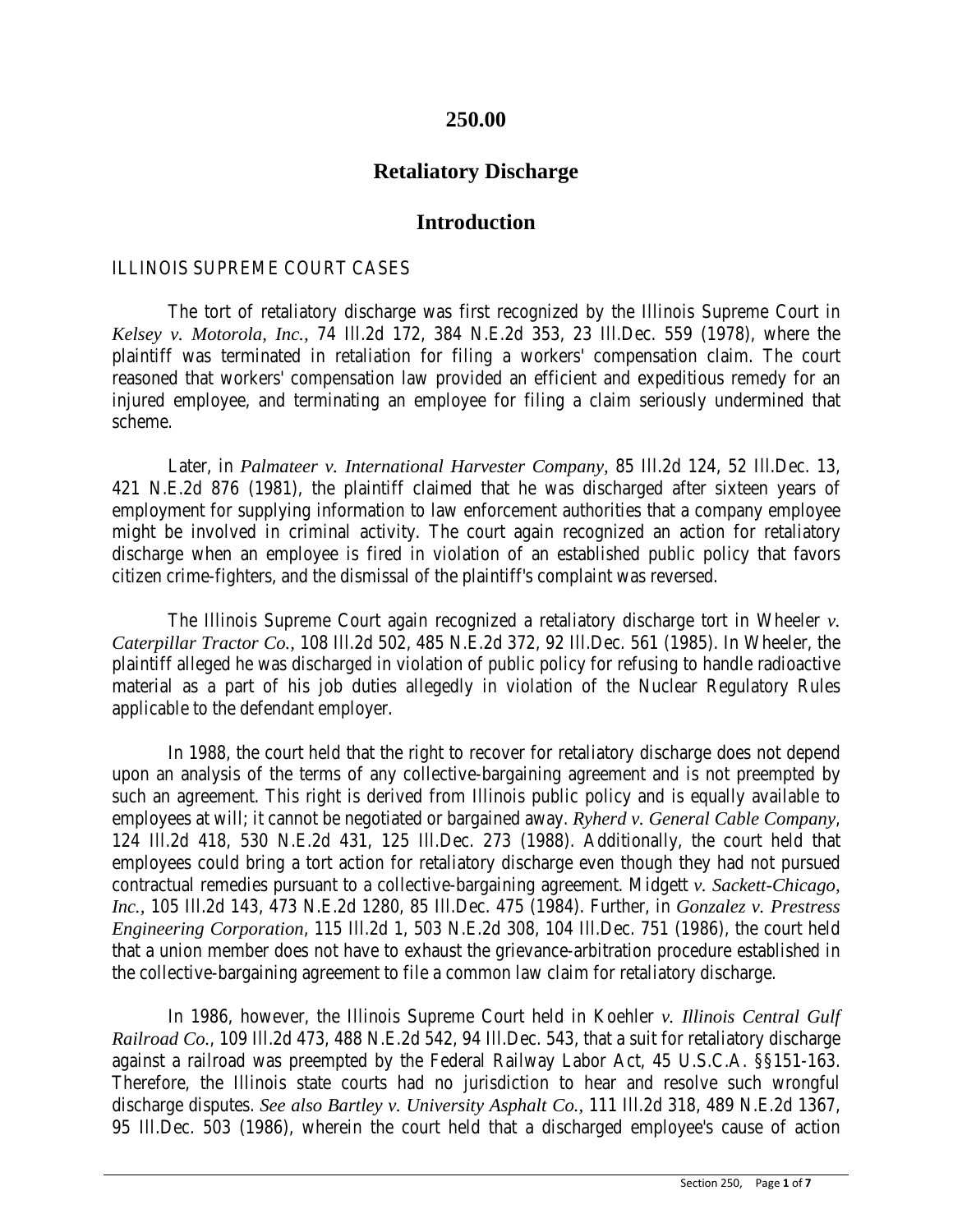against a union for civil conspiracy based upon its alleged conspiracy with his employer to inadequately represent the employee on his claim of retaliatory discharge, was preempted by federal labor law. When the plaintiff's claim for wrongful discharge is based upon age, the court held that such a claim is preempted by the Illinois Human Rights Act. *Mein v. Masonite Corporation,* 109 Ill.2d 1, 485 N.E.2d 312, 92 Ill.Dec. 501 (1985).

In *Hinthorn v. Roland's of Bloomington, Inc.*, 119 Ill.2d 526, 519 N.E.2d 909, 116 Ill.Dec. 694 (1988), the court upheld the worker's retaliatory discharge claim when she alleged that she had been discharged for asserting her rights for medical attention when the worker alleged she was forced to sign a "voluntary resignation" form or be fired which the court held sufficient to support a finding that she was "discharged." There is no cause of action for retaliatory discharge, however, predicated on an employer's alleged demotion of or discrimination against an employee in retaliation for the assertion of rights under the Workers' Compensation Act. There must be an actual discharge. *Zimmerman v. Buchheit of Sparta, Inc.,* 164 Ill.2d 29, 645 N.E.2d 877, 206 Ill.Dec. 625 (1994).

In workers' compensation discharge cases, the plaintiff may only bring a retaliatory discharge action against his employer, as compared to the employee or agent of his employer who caused the discharge on behalf of the employer. *Buckner v. Atlantic Plant Maintenance, Inc.,* 182 Ill.2d 12, 694 N.E.2d 565, 230 Ill.Dec. 596 (1998).

In retaliatory discharge cases, an employer is not required to come forward with an explanation for an employee's discharge, and it remains the plaintiff's burden to prove the elements of the cause of action; however, an employer may choose to offer an explanation if it desires. *Clemons v. Mechanical Devices Company*, 184 Ill.2d 328, 704 N.E.2d 403, 235 Ill.Dec. 54 (1998). Such cases should use traditional tort standards of proof, rather than the three-tier allocation of proof standard applied by federal courts in Title VII employment discrimination cases. *Id.*

Our supreme court has not recognized causes of action for retaliatory discharge in *Fellhauer v. City of Geneva*, 142 Ill.2d 495, 568 N.E.2d 870, 154 Ill.Dec. 649 (1991) (no public policy violation existed where a city employee sued the mayor because the state municipal code allowed the mayor to remove any officer that he appointed; therefore, allowing the plaintiff's claim would frustrate the mayor's discretionary authority over appointments), *Gould v. Campbell's Ambulance Service, Inc.,* 111 Ill.2d 54, 488 N.E.2d 993, 94 Ill.Dec. 746 (1986) (relevant statutory provisions and ordinance failed to show the existence of a clearly mandated public policy), and *Barr v. Kelso-Burnett Co.,* 106 Ill.2d 520, 478 N.E.2d 1354, 88 Ill.Dec. 628 (1985) (no public policy violation existed because the United States Constitution does not provide protection against private individuals or corporations who abridge free expression of others).

### ILLINOIS APPELLATE COURT CASES

In *Stebbings v. University of Chicago*, 312 Ill.App.3d 360, 726 N.E.2d 1136, 244 Ill.Dec. 825 (1st Dist. 2000), the Illinois Appellate Court upheld the plaintiff's claim for retaliatory discharge when the plaintiff alleged that he was fired for insisting that the radon exposure to participants in a study at the university be reported to the institution that funded the project. In holding that the tort of retaliatory discharge protects whistle-blowers who report illegal or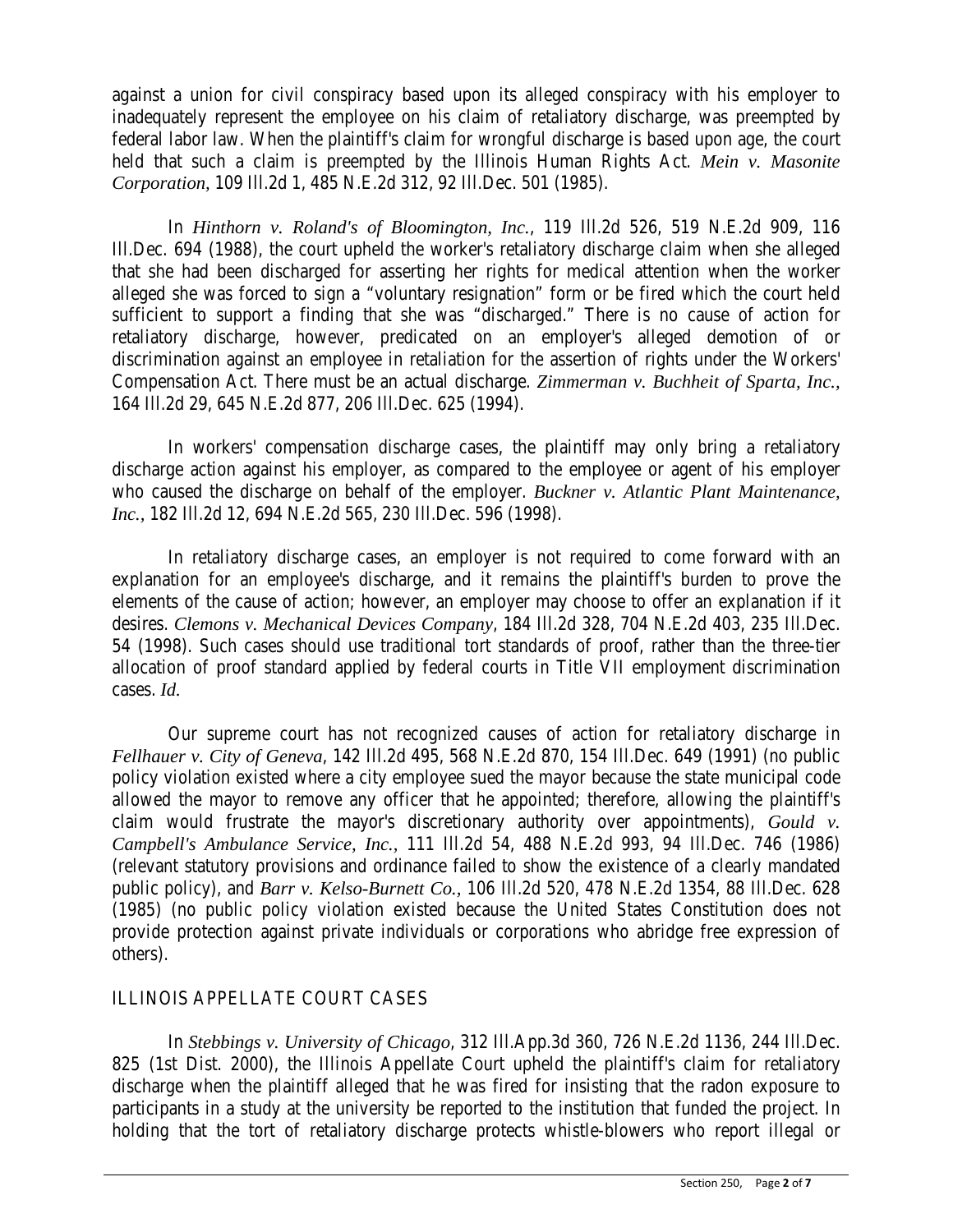improper conduct, the court reasoned that the fact that the reported conduct did not constitute a criminal act did not diminish the plaintiff's claim. The tort applies not only where criminal statutes are violated, but also where federal regulations are breached. *Id.*

Similarly, in *Johnson v. World Color Press, Inc.,* 147 Ill.App.3d 746, 498 N.E.2d 575, 101 Ill.Dec. 251 (5th Dist. 1986), a cause of action for retaliatory discharge was recognized when the plaintiff objected to certain company accounting practices which he believed violated federal securities laws. Likewise, in *Petrik v. Monarch Printing Corporation*, 111 Ill.App.3d 502, 444 N.E.2d 588, 67 Ill.Dec. 352 (1st Dist. 1982), the Illinois Appellate Court found that the plaintiff stated facts sufficient to survive a motion to dismiss when he alleged he was discharged for researching a financial discrepancy that he believed may have been due to criminal conduct. In *Mackie v. Vaughan Chapter-Paralyzed Veterans of America, Inc*., 354 Ill.App.3d 731, 820 N.E.2d 1042, 289 Ill.Dec. 967 (1st Dist. 2004), dismissal of a retaliatory discharge claim was reversed on appeal where the employee alleged that he was terminated after reporting what he believed was the theft of chapter property when a member of the chapter's board of directors downloaded the organization's mailing lists for use by a private business. The court held that those allegations stated a cause of action for retaliatory discharge under the citizen crime-fighter theory.

In contrast to these cases, the appellate court affirmed the dismissal of an employee's complaint when he alleged that he was discharged because of reporting suspected criminal activity to a supervisor. *Zaniecki v. P.A. Bergner and Company of Illinois*, 143 Ill.App.3d 668, 493 N.E.2d 419, 97 Ill.Dec. 756 (3rd Dist. 1986) (declining to follow *Petrik, infra*). No violation of public policy or illegal or improper criminal conduct was found where a plaintiff reported to his employer that a coworker committed suicide due to job-related pressures. *Lambert v. City of Lake Forest*, 186 Ill.App.3d 937, 542 N.E.2d 1216, 134 Ill.Dec. 709 (2nd Dist. 1989). The appellate court rejected the plaintiff's retaliatory discharge claim because even though the complaint stated a cause of action, the facts addressed at trial did not support the allegations. See also *Doherty v. Kahn*, 289 IllApp.3d 544, 682 N.E.2d 163, 224 Ill.Dec. 602 (1st Dist. 1997), wherein the plaintiff failed to state a cause of action for retaliatory discharge when plaintiff alleged conspiracy because public policies surrounding covenants not to compete and unfair competition do not affect the overall welfare of citizens. Additionally, in *Thompson v. Abbott Laboratories*, 193 Ill.App.3d 188, 549 N.E.2d 1295, 140 Ill.Dec. 423 (2nd Dist. 1990), a jury verdict for the employer was upheld on appeal despite the employee's assertion of error in the denial of a tendered instruction. The trial court denied a "mixed motive" jury instruction tendered by the plaintiff stating that there could be more than one factor or cause for discharge and if one of the factors related to the filing of a workers' compensation claim, then the worker was entitled to recover. The appellate court held that denial of this instruction was proper and did not deny the plaintiff a fair trial. Lastly, in *Cross v. City of Chicago*, 352 Ill.App.3d 1, 815 N.E.2d 956, 287 Ill.Dec. 312 (1st Dist. 2004), the employee brought a retaliatory discharge action against the city alleging that his discharge was in retaliation for exercising his rights pursuant to the Illinois Workers' Compensation Act. The appellate court held, however, that the city was immune from liability under the Local Governmental and Governmental Employees Tort Immunity Act for the City Commissioner's decision to terminate a probationary employee.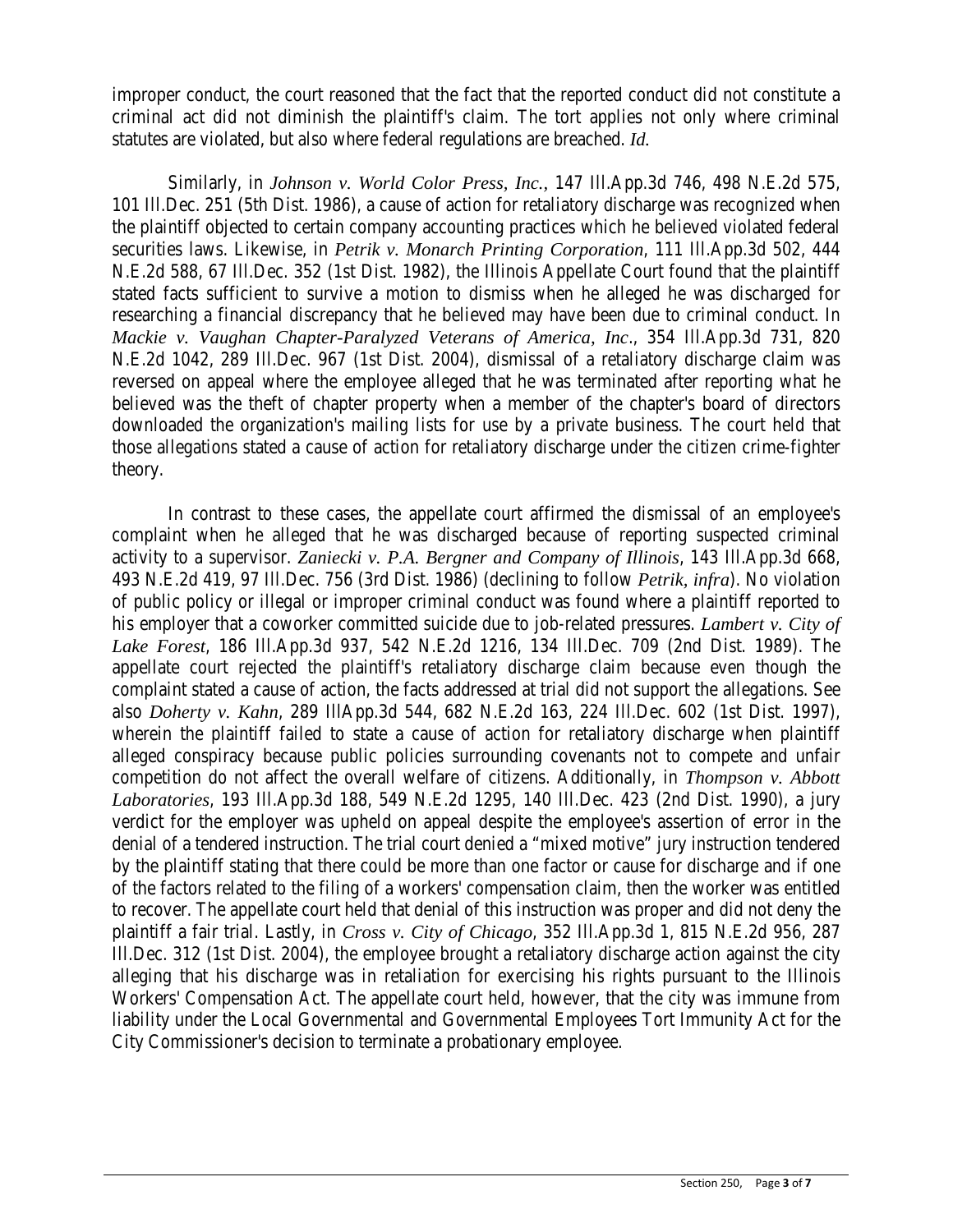### SEVENTH CIRCUIT CASES APPLYING ILLINOIS LAW

In *Belline v. K-Mart Corporation*, 940 F.2d 184 (1991), the Seventh Circuit held that an employee, who alleged that he was fired in retaliation for reporting suspicious behavior on the part of his supervisor had a cause of action for retaliatory discharge, even though the employee did not report the matter to the police, as Illinois public policy protects vigilant employees who alert their employers to apparent criminal activity in the workplace. However, in *Long v. Commercial Carriers, Inc.,* 57 F.3d 592 (1995), a truck driver did not state a viable claim for retaliatory discharge when he was discharged as a result of his refusal to sign a lease which governed his employment on the ground that the lease violated Interstate Commerce Commission regulations. The alleged infractions were violations of agency regulations, not statutory law, and the regulations allegedly violated did not involve issues of health or safety of the general public or even of drivers, but instead involved allocation of expenses, responsibility for permits and insurance payments and compensation for drivers. *See also Bourbon v. K-Mart Corporation*, 223 F.3d 469 (2000), wherein summary judgment was affirmed on appeal for the employer when it was held that an employee's reporting of his supervisor's alleged acts of charging customers for unnecessary automobile repairs was not causally linked to the employee's termination. Here, the employee simply failed to establish a primary retaliatory discharge case under Illinois law because he could not offer any direct evidence that the recording was a cause of the termination and the close relation in time between the recording and his termination did not demonstrate any pretext.

#### **CONCLUSION**

In summary, retaliatory discharge claims have emerged under two theories: (1) a "clear mandate" action alleging that the complained of conduct contravenes a clearly mandated public policy, but not necessarily a law; and (2) a "citizen crime-fighter" theory. *Stebbings v. University of Chicago*, 312 Ill.App.3d 360, 726 N.E.2d 1136, 244 Ill.Dec. 825 (1st Dist. 2000). Citizen crime-fighter cases usually involve an employee terminated for "whistle-blowing" or reporting that a co-worker allegedly committed a crime; however, the crime does not have to be work-related. See *Belline*, 940 F.2d at 187; *Vorpagel v. Maxell Corp. of America*, 333 Ill.App.3d 51, 266 Ill.Dec. 818, 775 N.E.2d 658 (2nd Dist. 2002).

*Stebbings* described two layers of analysis that apply to a citizen crime-fighter case. First, statutes, constitutional provisions, or case law must mandate a public policy of reporting crime; the *Stebbings* court notes, however, that since *Palmateer*, "there is little question that such a policy has been clearly mandated and so this layer of law will rarely be at issue" in a citizen crime-fighter suit. Second, a law must prohibit the conduct that the employee reported or refused to engage in, and the employee must have a good-faith belief that the law prohibits the conduct in question. The plaintiff need only have a good-faith belief that the defendant was violating the law; the plaintiff need not conclusively show that the law was broken or the regulations in question were violated. *Stebbings*, 312 Ill.App.3d 360, 726 N.E.2d 1136, 244 Ill.Dec. 825 (1<sup>st</sup>) Dist. 2000).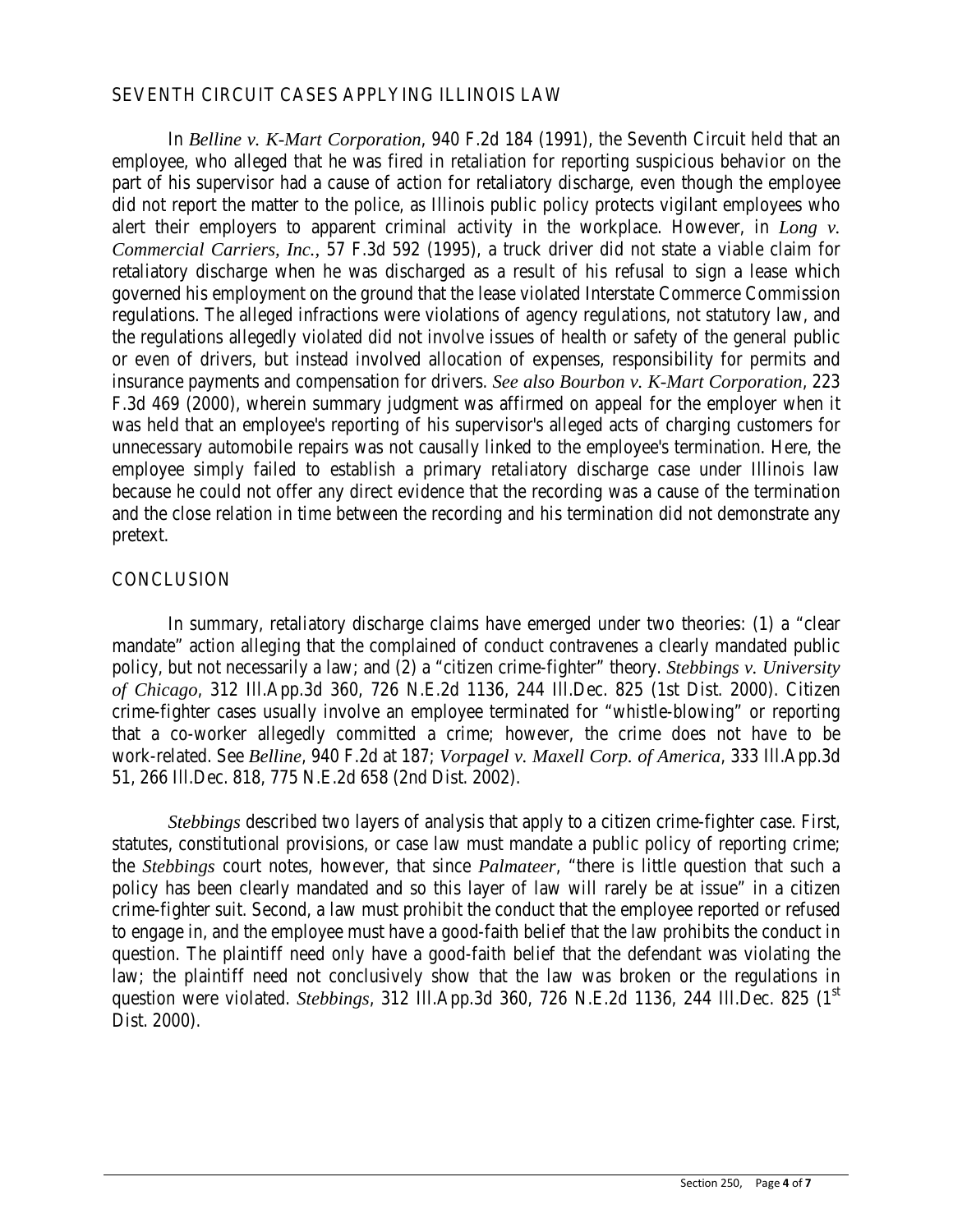# **250.01 Retaliatory Discharge Issues Made by the Pleadings— One Plaintiff, One Defendant**

[1]. The plaintiff claims that [he] [she] was an employee of the defendant [on] [during][between] \_\_\_\_\_\_.

[2]. The plaintiff claims that while employed by defendant [he] [she] *set forth in simple form without undue repetition or emphasis plaintiff's claimed reason(s) for the discharge or firing.*

[3]. The plaintiff further claims that one or more of the reason(s) stated in paragraph [2] above were a proximate cause of [his] [her] [discharge] [firing] and of plaintiff's claimed damages.

[4]. The defendant [denies that the plaintiff was [discharged] [fired] for the reason(s) claimed by the plaintiff], [[denies that the plaintiff's [discharge] [firing] was a proximate cause of the plaintiff's claimed damages]] [denies that plaintiff was damaged to the extent claimed.]

[5]. The defendant claims that the plaintiff was [fired] [discharged] because *set forth in simple form without undue repetition or emphasis defendant's claimed reason(s) for the discharge or firing.*

### **Notes on Use**

This instruction is to be used when there are issues concerning the plaintiff's employment status, and the reason(s) why the plaintiff was terminated from his employment. If the defendant claims that the plaintiff voluntarily terminated his employment, the instruction may be modified accordingly.

If the defendant does not contest the plaintiff's damages, the double bracketed language in paragraph [4] should not be used.

In as much as employment at will is still the law in Illinois, the defendant may choose not to include paragraph [5].

#### **Comments**

The common law doctrine that an employer may discharge an employee-at-will for any reason or for no reason remains the law in Illinois, except when the discharge violates a clearly mandated public policy. *Kelsey v. Motorola, Inc.,* 74 Ill.2d 172, 384 N.E.2d 353, 23 Ill.Dec. 559 (1978); *Palmateer v. International Harvester Company*, 85 Ill.2d 124, 421 N.E.2d 876, 52 Ill.Dec. 13 (1981); *Barr v. Kelso-Burness Co*., 106 Ill.2d 520, 525; 478 N.E.2d 1354, 88 Ill.Dec. 628 (1985); *Fisher v. Lexington Health Care, Inc.,* 188 Ill.2d 455, 722 N.E.2d 1115, 243 Ill.Dec. 46 (1999).

Traditional tort law principles apply to the allocation of proof for retaliatory discharge cases. *See Netzel v. United Parcel Service, Inc.,* 181 Ill.App.3d 808, 812; 537 N.E.2d 1348, 130 Ill.Dec. 879 (1989); *Clemons v. Mechanical Devices Co.*, 184 Ill.2d 328, 704 N.E.2d 403, 235 Ill.Dec. 54 (1998).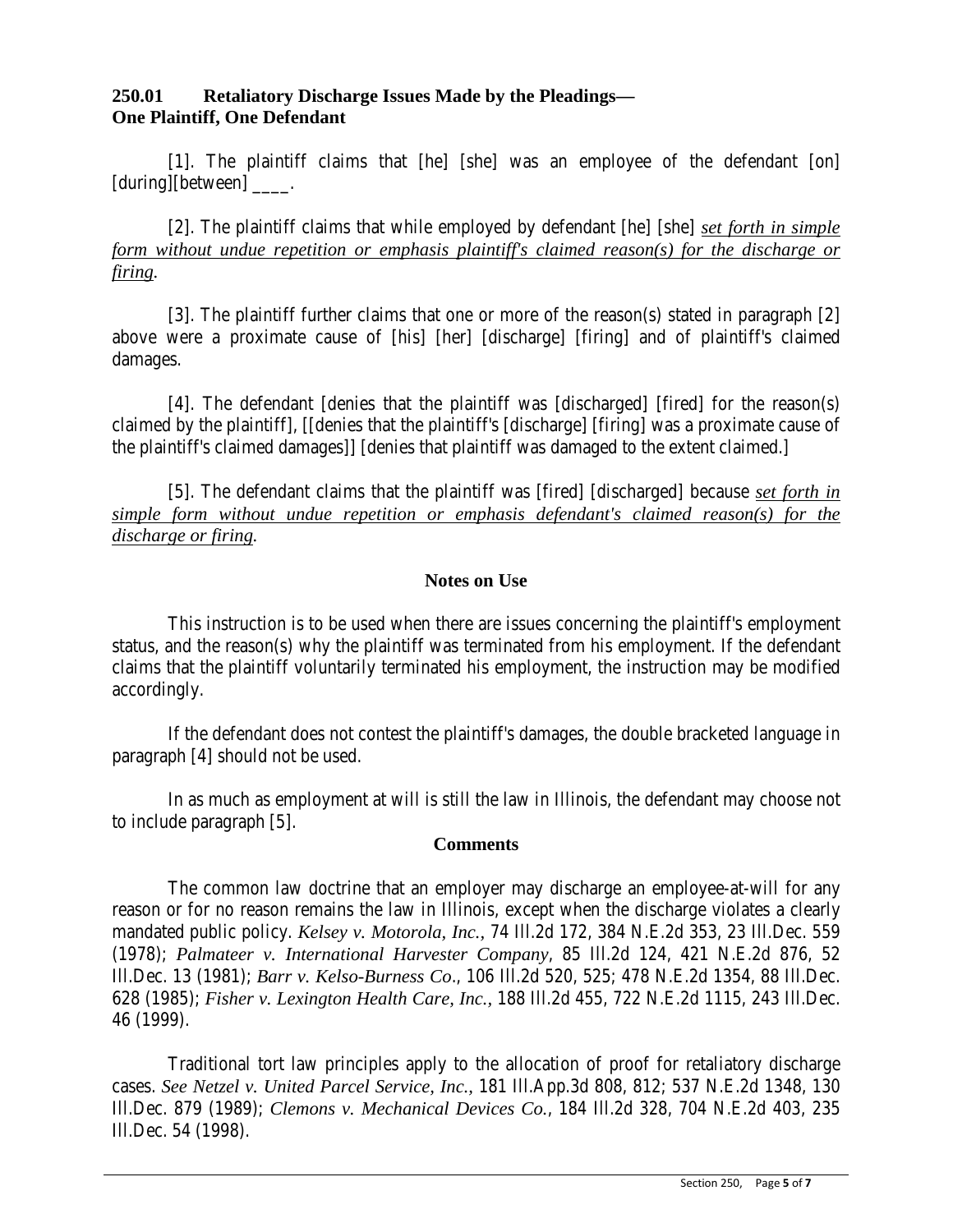If an employer chooses to come forward with a valid, nonpretextual basis for discharging its employees and the trier of fact believes it, the causation element required to be proven is not met. *Hartlein v. Illinois Power Co*., 151 Ill.2d 142, 160; 601 N.E.2d 720, 176 Ill.Dec. 22 (1992). Concerning the element of causation, the ultimate issue to be decided is the employer's motive in discharging the employee. *Hartlein*, 151 Ill.2d at 163, 601 N.E.2d 720, 176 Ill.Dec. 22.